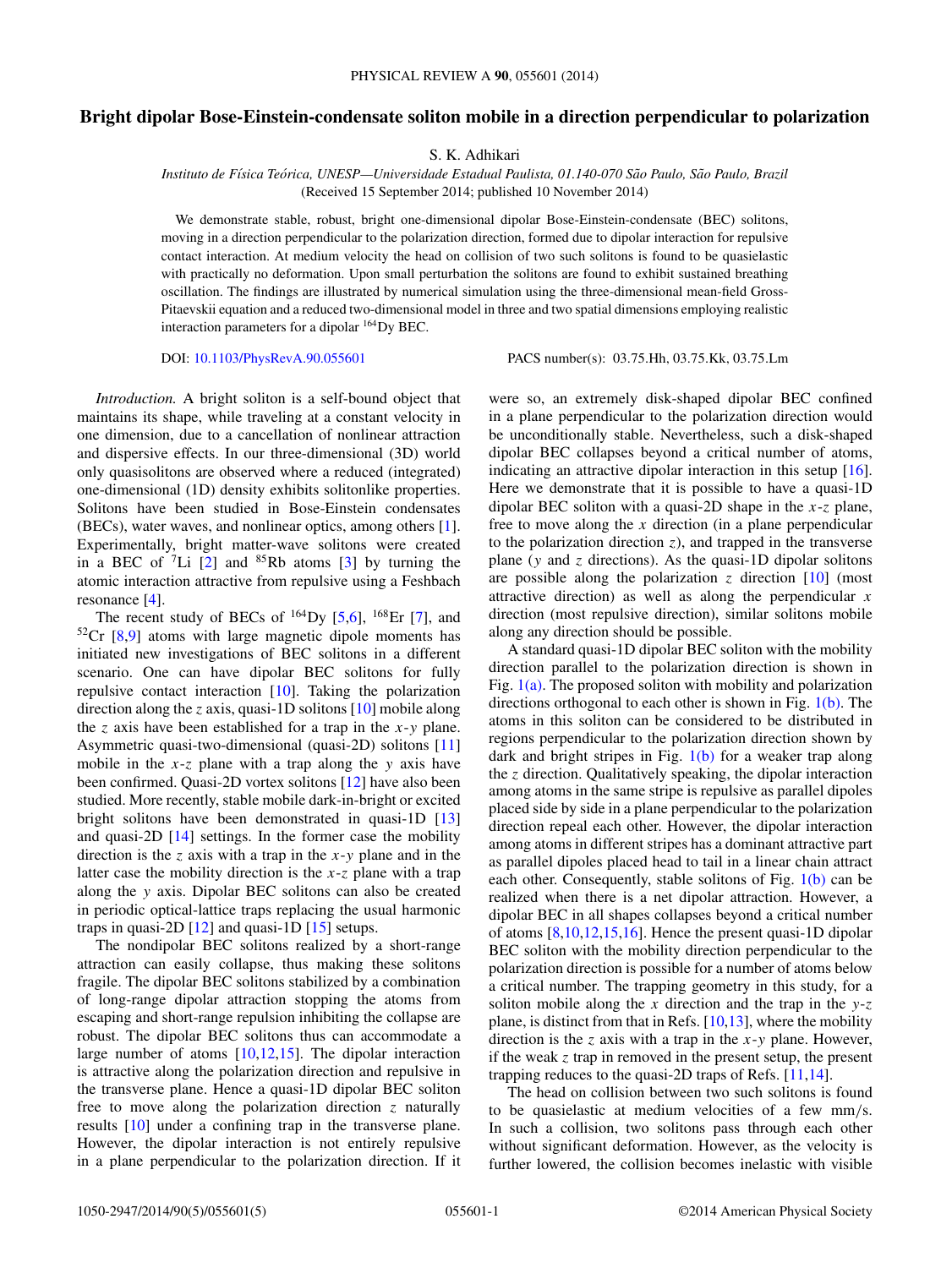<span id="page-1-0"></span>

FIG. 1. (Color online) (a) The usual quasi-1D dipolar BEC soliton with polarization along the mobility direction *z*. (b) Proposed dipolar BEC soliton with polarization direction *z* perpendicular to the mobility direction  $x$ . The atoms in (b) are distributed in different regions perpendicular to the polarization direction *z* shown by light (yellow) and dark (blue) stripes. The clear (green) arrows represent the polarization direction  $z$  and the dark (brown) arrows represent the transverse trap directions.

deformation of the solitons during collision. The collision of solitons can be completely elastic only in 1D integrable systems. The solitons are found to exhibit sustained breathing oscillation upon small perturbation, confirming their stability.

In the following the time-dependent 3D mean-field model for the dipolar BEC soliton is presented. In the presence of a strong trap in the *y* direction, a 2D reduction of this model appropriate for the *x*-*z* plane is also derived. Then we present results of numerical calculation. Finally, a brief summary of our findings is presented.

*Mean-Field Model.* At ultralow temperatures the properties of a dipolar condensate of *N* atoms, each of mass *m*, can be described by the mean-field Gross-Pitaevskii (GP) equation with nonlocal nonlinearity of the form  $[8,17]$ 

$$
i\hbar \frac{\partial \phi(\mathbf{r},t)}{\partial t} = \left[ -\frac{\hbar^2}{2m} \nabla^2 + V_{\text{trap}}(\mathbf{r}) + \frac{4\pi \hbar^2 a N}{m} |\phi(\mathbf{r},t)|^2 + N \int U_{\text{dd}}(\mathbf{r} - \mathbf{r}') |\phi(\mathbf{r}',t)|^2 d\mathbf{r}' \right] \phi(\mathbf{r},t), \quad (1)
$$

where  $\int d\mathbf{r} |\phi(\mathbf{r},t)|^2 = 1$ . The trapping potential  $V_{\text{trap}}$  is assumed to be fully asymmetric of the form

$$
V_{\text{trap}}(\mathbf{r}) = \frac{1}{2}m\omega^2(\gamma^2x^2 + \nu^2y^2 + \alpha^2z^2),\tag{2}
$$

where  $\omega$  is the trap frequency;  $\gamma$ ,  $\nu$ , and  $\alpha$  are anisotropy parameters; and *a* is the atomic scattering length. The dipolar interaction, for magnetic dipoles, is [\[8\]](#page-4-0)

$$
U_{\rm dd}(\mathbf{R}) \equiv \frac{\mu_0 \mu^2}{4\pi} \mathbf{V}_{\rm dd}(\mathbf{R}) = \frac{\mu_0 \mu^2}{4\pi} \frac{1 - 3\cos^2\theta}{|\mathbf{R}|^3},\qquad(3)
$$

where  $\mathbf{R} = \mathbf{r} - \mathbf{r}'$  determines the relative position of dipoles and  $\theta$  is the angle between **R** and the direction of polarization *z*,  $\mu_0$  is the permeability of free space, and  $\mu$  is the dipole moment of an atom. The strength of dipolar interaction can be expressed in terms of a dipolar length  $a_{dd}$  defined by  $[8,9]$ 

$$
a_{\rm dd} \equiv \frac{\mu_0 \mu^2 m}{12\pi \hbar^2}.
$$
 (4)

For the formation of a soliton, mobile in the *x* direction, the parameters of the trap in Eq. (2) are taken as  $\gamma = 0$  and  $\nu > \alpha$ . In the present study we take  $\nu = 1$ . A dimensionless GP equation for the dipolar BEC soliton, mobile in the *x* direction, can be written as [\[8,10\]](#page-4-0)

$$
i\frac{\partial\phi(\mathbf{r},t)}{\partial t} = \left[ -\frac{\nabla^2}{2} + \frac{1}{2}(y^2 + \alpha^2 z^2) + g|\phi(\mathbf{r},t)|^2 + g_{dd} \int V_{dd}(\mathbf{R})|\phi(\mathbf{r}',t)|^2 d\mathbf{r}' \right] \phi(\mathbf{r},t),\tag{5}
$$

where  $g = 4\pi aN$ ,  $g_{dd} = 3Na_{dd}$ , and  $\omega$  and  $\omega\alpha$  are the frequencies of the harmonic trap along *y* and *z* axes. In Eq. (5), length is expressed in units of oscillator length  $l = \sqrt{\hbar/(m\omega)}$ , energy is expressed in units of oscillator energy  $\hbar\omega$ , probability density  $|\phi|^2$  is expressed in units of  $l^{-3}$ , and time is expressed in units of  $t_0 = 1/\omega$ .

For a strong trap in the *y* direction a useful quasi-2D meanfield model can be derived by integrating out the *y* dependence assuming that the dynamics of the BEC in the *y* direction is confined in the ground state [\[18\]](#page-4-0):

$$
\phi_{1D}(y) = \frac{e^{-y^2/2d_y^2}}{(\pi d_y^2)^{1/4}}, \quad d_y \equiv \sqrt{\frac{1}{\nu}} = 1,
$$
 (6)

and we have for the wave function

$$
\phi(\mathbf{r},t) \equiv \phi_{1D}(y) \times \phi_{2D}(\boldsymbol{\rho},t),\tag{7}
$$

where now  $\rho \equiv (x, z), \phi_{2D}(\rho, t)$  is the circularly asymmetric effective 2D wave function for the 2D dynamics, and  $d<sub>v</sub>$  is the harmonic oscillator length along the *y* direction. To derive the effective 2D equation for the disk-shaped dipolar BEC, we use ansatz  $(7)$  in Eq.  $(5)$ , multiply by the ground-state wave function  $\phi_{1D}(y)$ , and integrate over *y* to get the 2D equation:

$$
i\frac{\partial\phi_{\text{2D}}(\rho,t)}{\partial t} = \left[ -\frac{\nabla_{\rho}^{2}}{2} + \frac{\alpha^{2}z^{2}}{2} + \frac{4\pi aN|\phi_{\text{2D}}|^{2}}{\sqrt{2\pi}d_{y}} + 3a_{\text{dd}}N \right] \times \int d\rho' V_{\text{dd}}^{\text{2D}}(\rho - \rho')|\phi_{\text{2D}}(\rho',t)|^{2} \right] \phi_{\text{2D}}(\rho,t). \tag{8}
$$

The dipolar interaction  $V_{\text{dd}}^{\text{2D}}$  is calculated in momentum space by the following convolution integral [\[19,20\]](#page-4-0):

$$
\int d\rho' V_{\rm dd}^{\rm 2D}(\rho - \rho') |\phi_{\rm 2D}(\rho', t)|^2
$$
\n
$$
= \frac{4\pi}{3} \int \frac{d\mathbf{k}_{\rho}}{(2\pi)^2} e^{-i\mathbf{k}_{\rho} \cdot \rho} \widetilde{n}(\mathbf{k}_{\rho}, t) j_{\rm 2D}\left(\frac{k_{\rho} d_{\rm y}}{\sqrt{2}}\right), \qquad (9)
$$

$$
\widetilde{n}(\mathbf{k}_{\rho},t) = \int d\rho e^{i\mathbf{k}_{\rho}\cdot\boldsymbol{\rho}} |\phi_{2\mathbf{D}}(\boldsymbol{\rho},t)|^2, \tag{10}
$$

$$
j_{2D}(\xi) = \frac{1}{2\pi} \int_{-\infty}^{\infty} dk_y \left[ \frac{3k_z^2}{k^2} - 1 \right] |\widetilde{n}(k_y)|^2
$$
  
= 
$$
\frac{1}{\sqrt{2\pi} d_y} \left\{ -1 + 3\sqrt{\pi} \frac{k_z^2 d_y^2}{2\xi} e^{\xi^2} [1 - \text{erf}(\xi)] \right\},
$$
(11)

$$
\widetilde{n}(k_{y}) = \int_{-\infty}^{\infty} dy e^{ik_{y}y} |\phi_{\text{1D}}(y)|^{2} = e^{-k_{y}^{2}d_{y}^{2}/4}, \qquad (12)
$$

where  $k_{\rho} = \sqrt{k_z^2 + k_x^2}$  and  $\xi = k_{\rho} d_y / \sqrt{2}$ .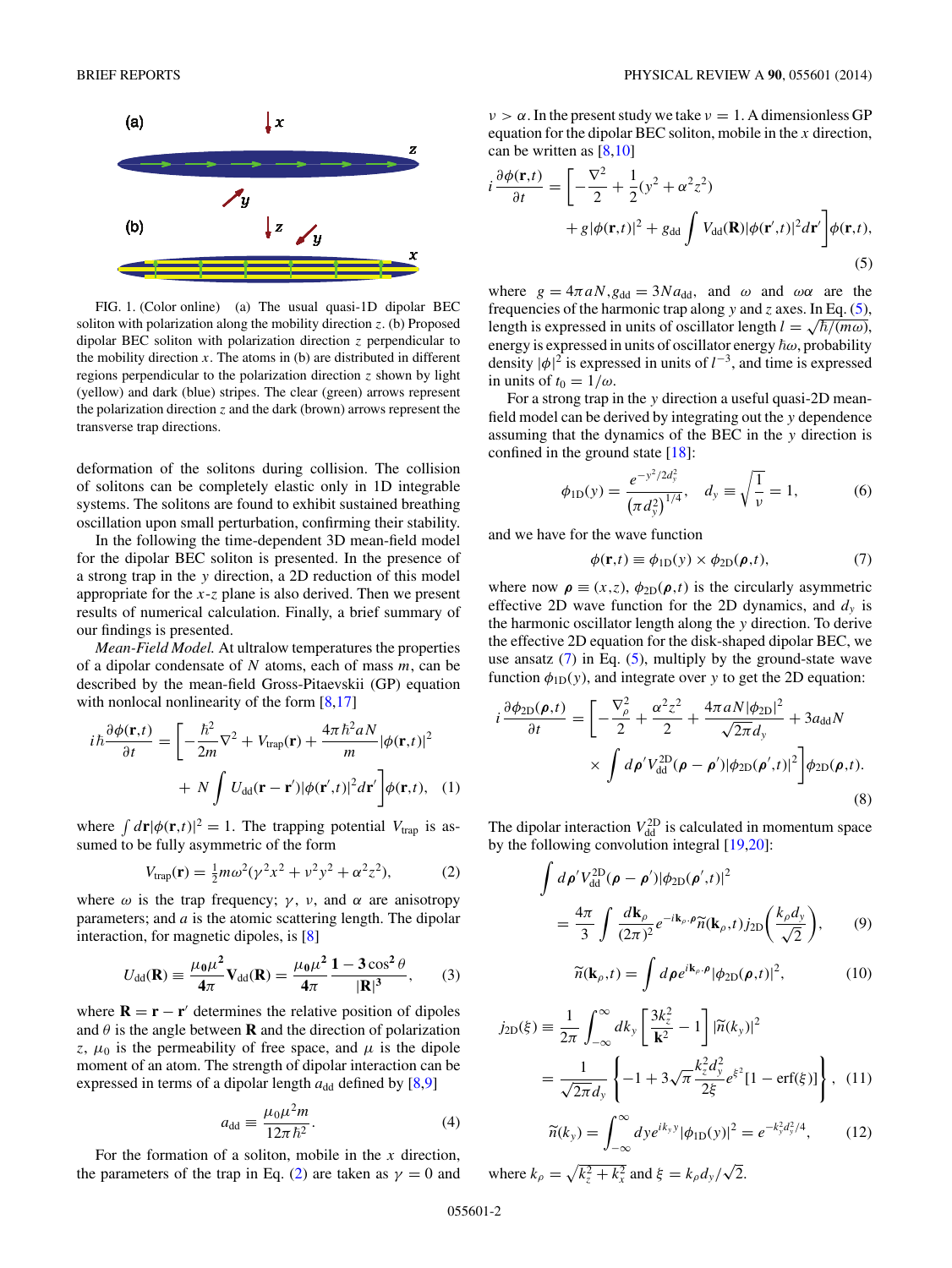<span id="page-2-0"></span>*Numerical Results.* We consider <sup>164</sup>Dy atoms in this study of BEC solitons. The magnetic moment of a 164Dy atom is  $\mu_1 = 10 \mu_B$  [\[6\]](#page-4-0) with  $\mu_B$  the Bohr magneton leading to the dipolar lengths  $a_{dd}({}^{164}Dy) \approx 132.7a_0$ , with  $a_0$  the Bohr radius. The dipolar interaction in  $164$  Dy atoms is roughly eight times larger than that in <sup>52</sup>Cr atoms with a dipolar length  $a_{dd} \approx$ 15*a*<sub>0</sub> [\[8\]](#page-4-0). We take  $l = \sqrt{\hbar/m\omega} = 1 \mu \text{m}$ . In a <sup>164</sup>Dy BEC this corresponds to an angular trap frequency  $\omega = 2\pi \times 61.6$  Hz corresponding to  $t_0 = 2.6$  ms.



FIG. 2. (Color online) 3D isodensity contour  $|\phi(\mathbf{r})|^2$  of a bright soliton of <sup>164</sup>Dy atoms for (a)  $a = 26a_0$ ,  $N = 250$ ,  $\alpha = 0.05$ ; (b)  $a = 52a_0, N = 500, \alpha = 0.05;$  (c)  $a = 77a_0, N = 1000, \alpha = 0.05;$ (d)  $a = 94a_0, N = 1000, \alpha = 0.05$ ; (e)  $a = 15a_0, N = 250, \alpha = 0.2$ ; and (f)  $a = 30a_0$ ,  $N = 500$ ,  $\alpha = 0.2$ . The lengths *x*, *y*, and *z* are in units of  $l$  ( $\equiv$  1  $\mu$ m). The dimensionless density on the contour is 0.00001. With present length scale *l* this density corresponds to  $10^7$  atoms/cm<sup>3</sup>.

We solve the GP equations  $(5)$  and  $(8)$  by the split-step Crank-Nicolson method using both real- and imaginary-time propagation in Cartesian coordinates using a space step of 0.1–0.2 and a time step of 0.0004–0.005 [\[20,21\]](#page-4-0). The dipolar potential term is treated by Fourier transformation in momentum space [\[17\]](#page-4-0).

The 3D GP equation [\(5\)](#page-1-0) is solved for different values of the number of atoms *N*, scattering length *a*, and dipolar length *a*<sub>dd</sub>. We consider the trap anisotropy parameter  $\alpha = 0.05$ and 0.2 in this study. In Figs.  $2(a)-2(f)$  we display the 3D isodensity contour of the present solitons for different *N,a*, and *α*. A variation of the scattering length can be realized experimentally by the Feshbach resonance technique [\[4\]](#page-4-0). Because of the weak trap in the *z* direction, the quasi-1D solitons have a quasi-2D shape in the *x*-*z* plane, as can be seen in Fig. 2. The quasi-2D shape tends to a quasi-1D one with the increase of trap anisotropy  $\alpha$  as can be seen in Figs. 2(a) and  $2(b)$ .

Next we study the appropriateness of the reduced 2D model  $(8)$  for these solitons. To this end we solve Eq.  $(8)$ with the same parameters as employed in Fig. 2. To compare the results of the 3D and 2D models, we plot the 1D densities, along *x* and *z* directions obtained from the 3D and 2D models, defined, for example, by

$$
n_{1D}(x) = \int_{-\infty}^{\infty} dy \int_{-\infty}^{\infty} dz |\phi(\mathbf{r})|^2,
$$
 (13)

$$
n_{\text{1D}}(x) = \int_{-\infty}^{\infty} dz |\phi_{\text{2D}}(\boldsymbol{\rho})|^2,
$$
 (14)

respectively. The linear density  $n_{1D}(z)$  is defined similarly. In Figs. 3(a)–3(f) we plot the densities  $n_{1D}(x)$  and  $n_{1D}(z)$  for the six solitons illustrated in Figs.  $2(a)-2(f)$ , respectively, as calculated using the 3D model  $(5)$  and the 2D model  $(8)$ . The agreement between the two sets of densities is very



FIG. 3. (Color online) Linear densities  $n_{1D}(x)$  and  $n_{1D}(z)$  for the six solitons illustrated in Figs.  $2(a)-2(f)$ , as obtained from the 2D and 3D models  $(5)$  and  $(8)$ , in plots  $(a)$ – $(f)$ , respectively.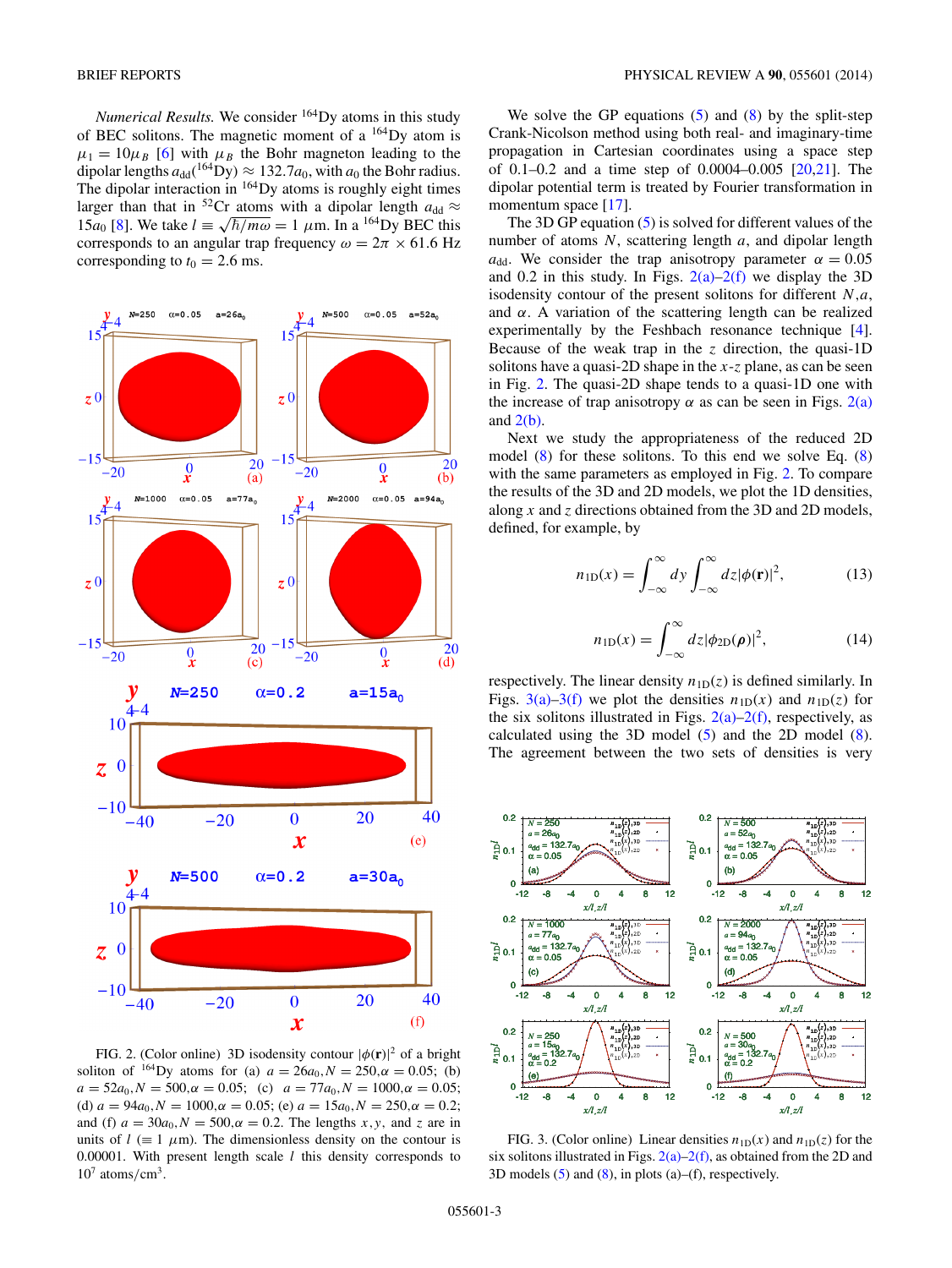

FIG. 4. (Color online) Critical number of atoms *N*<sub>crit</sub> for soliton formation from a numerical solution of the 3D and 2D models [\(5\)](#page-1-0) and [\(8\)](#page-1-0).

satisfactory. However, the solitons with larger  $\alpha$  (=0.2) are very long along the *x* direction and their computation is tedious. Nevertheless, they are robust and would be of experimental interest. This is why for further studies of statics and dynamics we consider only  $\alpha = 0.05$  in the following.

We find that for the interaction parameters of  $164$  Dy atoms the bright soliton is stable up to a critical number  $N_{\text{crit}}$  of atoms, beyond which it collapses [\[16\]](#page-4-0).We calculate this critical number using the 3D and 2D models and show the result in Fig. 4. A stable soliton is possible for  $a \lesssim a_{\rm dd}$  and for a number of atoms below this critical number [\[10\]](#page-4-0). The critical number of atoms increases with the increase of contact repulsion. An increase of contact repulsion reduces the collapse instability of solitons bound by long-range dipolar attraction. In the region marked "soliton" in Fig. 4 there is a balance between attraction and repulsion and a stable soliton can be formed. In the collapse region, the soliton collapses due to an excess of dipolar attraction. The bright solitons are unconditionally stable and last forever in real-time propagation without any visible change of shape. In order to have robust solitons one should have  $a_{dd} > a > 0$  corresponding to a dominating dipolar attraction over a sizable contact repulsion.

To demonstrate further the robustness of the solitons we consider a head on collision between two solitons moving along the *x* axis in opposite directions. We consider the collision between two identical bright solitons of Fig.  $2(c)$ each of 1000<sup>-164</sup>Dy atoms with  $a = 77a_0$  and  $l = 1 \mu$ m. The constant velocity of about 1.9 mm*/*s of each of the colliding



FIG. 5. (Color online) Elastic collision dynamics of two solitons of Fig.  $2(c)$  from a solution of the 3D model [\(5\)](#page-1-0) of two identical solitons of Fig.  $2(c)$  in opposite directions via a plot of linear density  $n_{1D}(x,t)$  vs *x* and *t*.



FIG. 6. (Color online) Numerical (n) result for oscillation dynamics of the soliton of Fig.  $2(c)$  after multiplying both nonlinearities *g* and  $g_{dd}$  by 1.2 at  $t = 0$ . The theoretical (th) result for oscillation of  $\langle z(t) - z(0) \rangle / l \sim \frac{\sin(2\alpha t)}{t_0}$  is also shown for a comparison.

solitons was achieved by phase imprinting the wave-function profiles, obtained from an imaginary-time simulation in three dimensions, with the factors  $exp(\pm i7.5x)$ . In Fig. 5 we plot the integrated 1D density  $n_{1D}(x)$  for the collision dynamics obtained from Eq. [\(13\)](#page-2-0) after a real-time numerical simulation in three dimensions. After the collision, the solitons emerge without a visible change of shape demonstrating the solitonic nature. However, at lower incident velocities the collision becomes inelastic and distortion in the shape of the solitons is noted.

As a further test of stability of the solitons, we demonstrate their sustained oscillation under a sizable perturbation. We perform a real-time simulation of the 3D profile of the soliton of Fig.  $2(c)$  upon multiplying both the nonlinearities *g* and *g*dd in Eq. [\(5\)](#page-1-0) by the factor 1.2. The soliton executes breathing oscillation as illustrated in Fig. 6, where we plot the root-mean-square sizes  $\langle x \rangle, \langle y \rangle, \langle z \rangle$ , respectively, in directions *x,y*, and *z* versus time. We also plot in this case the theoretical result for oscillation with frequency 2*α* [\[22\]](#page-4-0) along the *z* direction and this compares vary favorably with the numerical result.

*Conclusion.* We demonstrated the possibility of creating stable bright solitons in a dipolar BEC mobile in a direction (*x*) perpendicular to the polarization direction (*z*) using the full mean-field GP equation in three dimensions and a reduced 2D GP equation in the plane *x*-*z*. The reduced 2D model is found to yield results in excellent agreement with the full 3D model. The head on collision between two identical solitons with a relative velocity of about 4 mm*/*s is demonstrated to be quasielastic with the solitons passing through each other with practically no deformation. The solitons are found to execute sustained breathing oscillation upon a small perturbation. The numerical simulation was done by explicitly solving the GP equation with realistic values of contact and dipolar interactions of 164Dy atoms. The results and conclusions of the present paper can be tested in experiments with present-day know-how and technology and should lead to interesting future investigations.

*Acknowledgments.* We thank Fundação de Amparo à Pesquisa do Estado de São Paulo (FAPESP) and Conselho Nacional de Desenvolvimento Científico e Tecnológico (CNPq) (Brazil) for partial support.